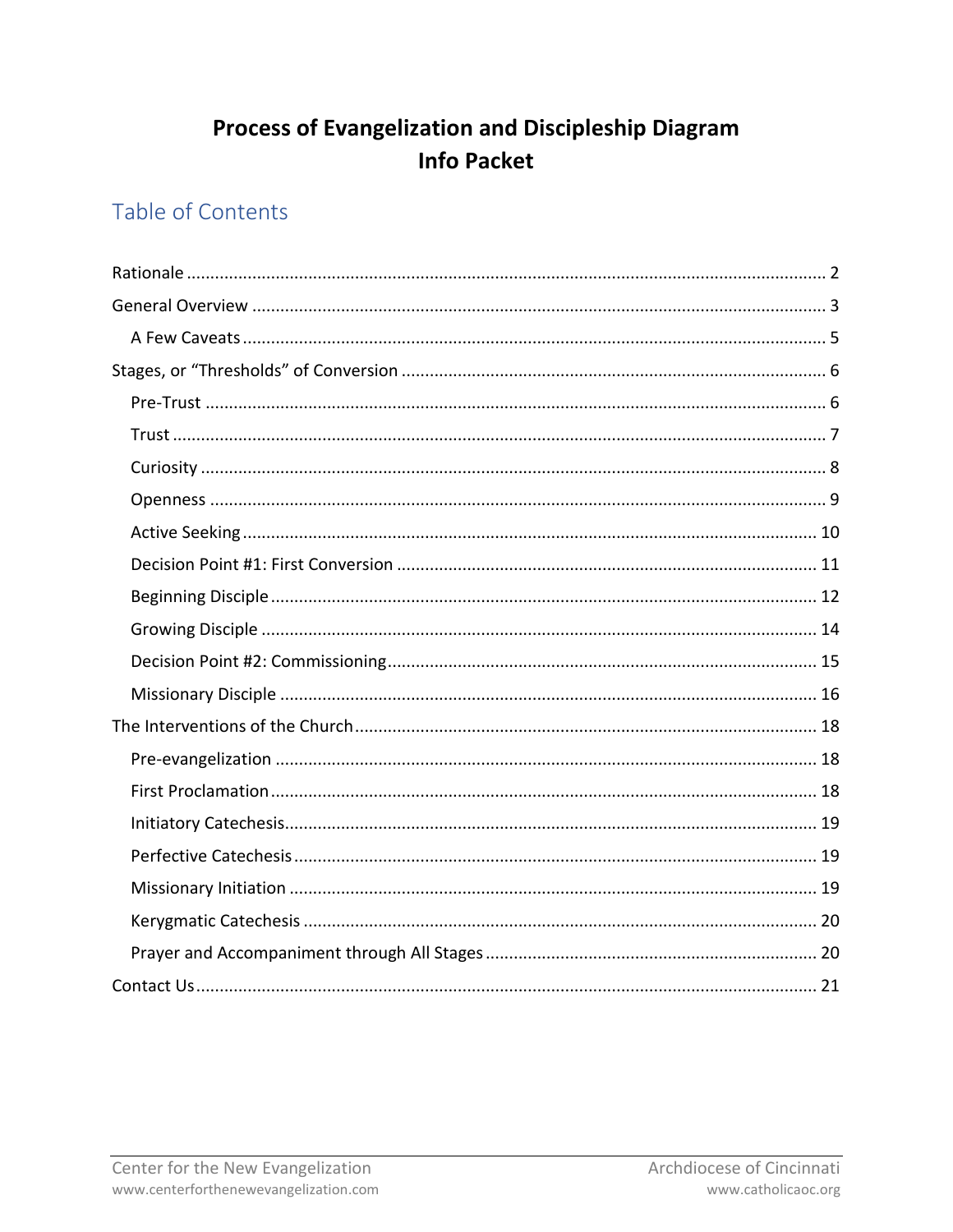# <span id="page-1-0"></span>Rationale

The central goal of the Beacons process is to move our parishes, schools, and our entire Archdiocese from maintenance to mission. A parish in maintenance, for example, is only concerned with continuing the programs and ministries that have always been offered at the parish. However, a parish on mission is:

- mindful of how effectively those programs and ministries create disciples
- keen to adapt these offerings and even eliminate them for the sake of this mission
- willing to create new opportunities to encounter Jesus and experience conversion.

A parish on mission welcomes people no matter where they are in their journey of faith, meets their needs where they are in their journey, and is a catalyst for progression along that journey.

It takes a great deal of interior and exterior change to become this kind of parish. For our purposes here, we are interested in greater knowledge:

- of the evangelization and discipleship process
- of the people we are serving
- of their unique spiritual and formational needs
- of the initiatives we might undertake to meet those needs, facilitate advancement, and walk with them along the way.

We can't create disciples without that knowledge. We can't become parishes and schools on mission without that knowledge. This is why we've created the Process of Evangelization and Discipleship Diagram. This is a tool for ministry staff and core volunteer leaders in parishes and schools that we hope will empower them to be more intentional about how they serve people so that parishes and schools can create disciples and be on mission.

Proceed to the next page for a general overview of the diagram, and a closer look at each stage of the discipleship path and the accompanying interventions of the Church.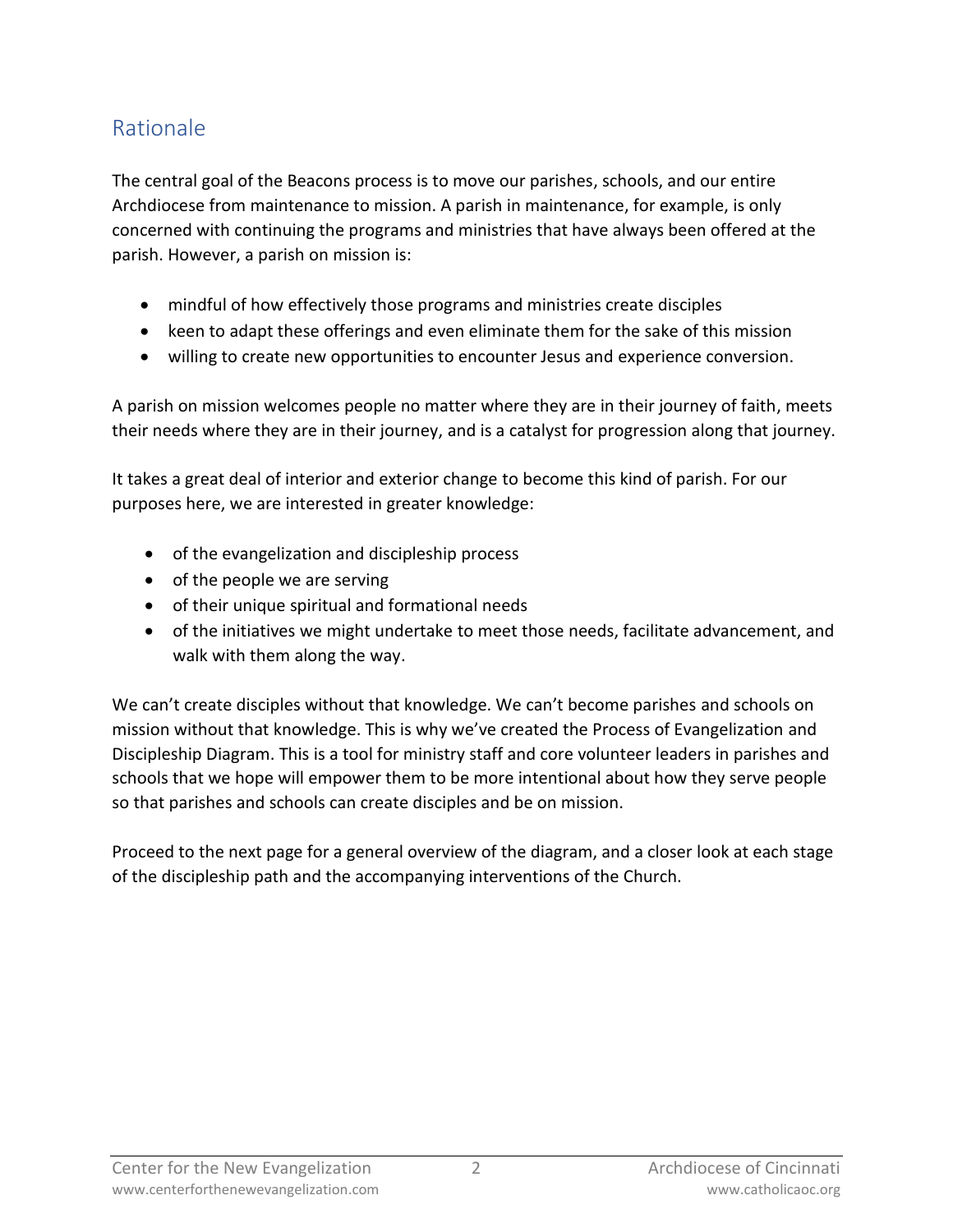# <span id="page-2-0"></span>General Overview

Pre-evangelizeding Missionary Initiation 1. **Pre-trust** Perfective Catechesis 8.  $2.$ **Missionary Trust**  $m e n t$ **Disciple**  $\frac{a}{q}$ Co-**Missioning** 7. 3. Growing **Curiosity Disciple**  $\frac{a}{g}$  $A11$ 6. 4 **Beginning** ess Missionary Reoctors of **Openness Disciple** 5. **Active Seeking** First Conversion Initiatory Catechesis Kerygmatic Catechesis

Here is the Process of Evangelization and Discipleship Diagram:

We are calling what is illustrated here the "Process of Evangelization and Discipleship" because two processes are being illustrated at once:

- 1. the "process of evangelization," which refers to the stages of evangelization and catechesis by the Church (cf. DC 31-37, 66-74; GDC 47-49, 60-76)
- 2. the "process of discipleship," which refers to the journey of the individual from Pre-Trust to Missionary Discipleship. It is a process *of discipleship* because discipleship is an end goal: "The proclamation of the Word of God has Christian conversion as its aim....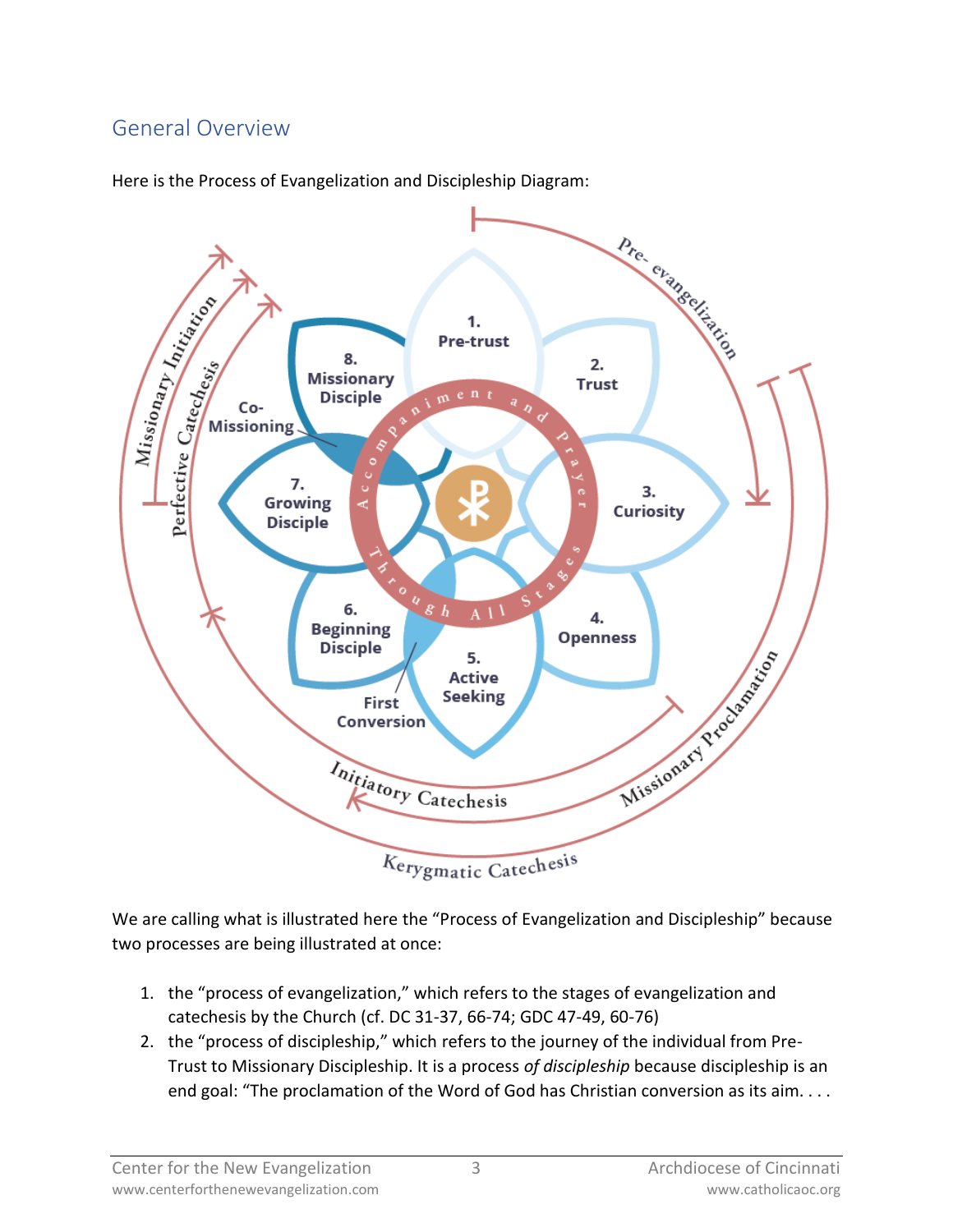Conversion means accepting, by a personal decision, the saving sovereignty of Christ and becoming his disciple." (RM 46) This spiritual journey could also be called "the journey of faith," (DC 62, 192, 224, etc.) "the discipleship path," (a colloquial phrase) or "the process of conversion." (DC 35, 190; GDC 89, 194)

Here are the key features of the diagram, with a short explanation of each one:

- The central image is a **flower**. A flower evokes life, growth, and stages of development, so it's an apt metaphor for conversion.
- The flower is arranged in a **circle** to represent the continuity and movement of the life of conversion, which is on-going and never-ending!
- The **petals** on the flower represent the stages or "thresholds" of conversion that a person typically progresses through on the journey from pre-trust to missionary discipleship.
- The **numbers** on each petal indicate where a person typically begins on the diagram and the order in which one typically progresses from beginning to end.
- The gradual darkening of the **blue** color of each petal indicates a deepening and an increasing intensity of one's relationship with and commitment to Jesus and to a life transformed by Him.
- There are also two points where the overlap of the petals is darkened. These represent **decision points**, critical moments on the journey when a person makes a life-changing decision in relation to his identity as a disciple.
- Anything colored **red** represents the stages of catechesis and initiative by the Church towards the people we are serving, befriending, and ministering to.
- A **red circle** moves through all the petals and binds them together. This represents the accompaniment and prayer that should be present all along the journey and that are a fundamental catalyst for progression.
- **Red arrows** along the perimeter of the flower represent the stages of evangelization and catechesis offered by the Church in order to meet the needs of people on the journey of faith and facilitate progression along this journey. As a shape, arrows also indicate movement and progression.
- In the **center** of the flower, in gold, is the Chi-Rho, a symbol that represents Jesus. He is the center of conversion, discipleship, evangelization, catechesis, and all things. As the *Directory for Catechesis* says, "Communion with Christ is the center of the Christian life, and as a result the center of catechetical action." (75)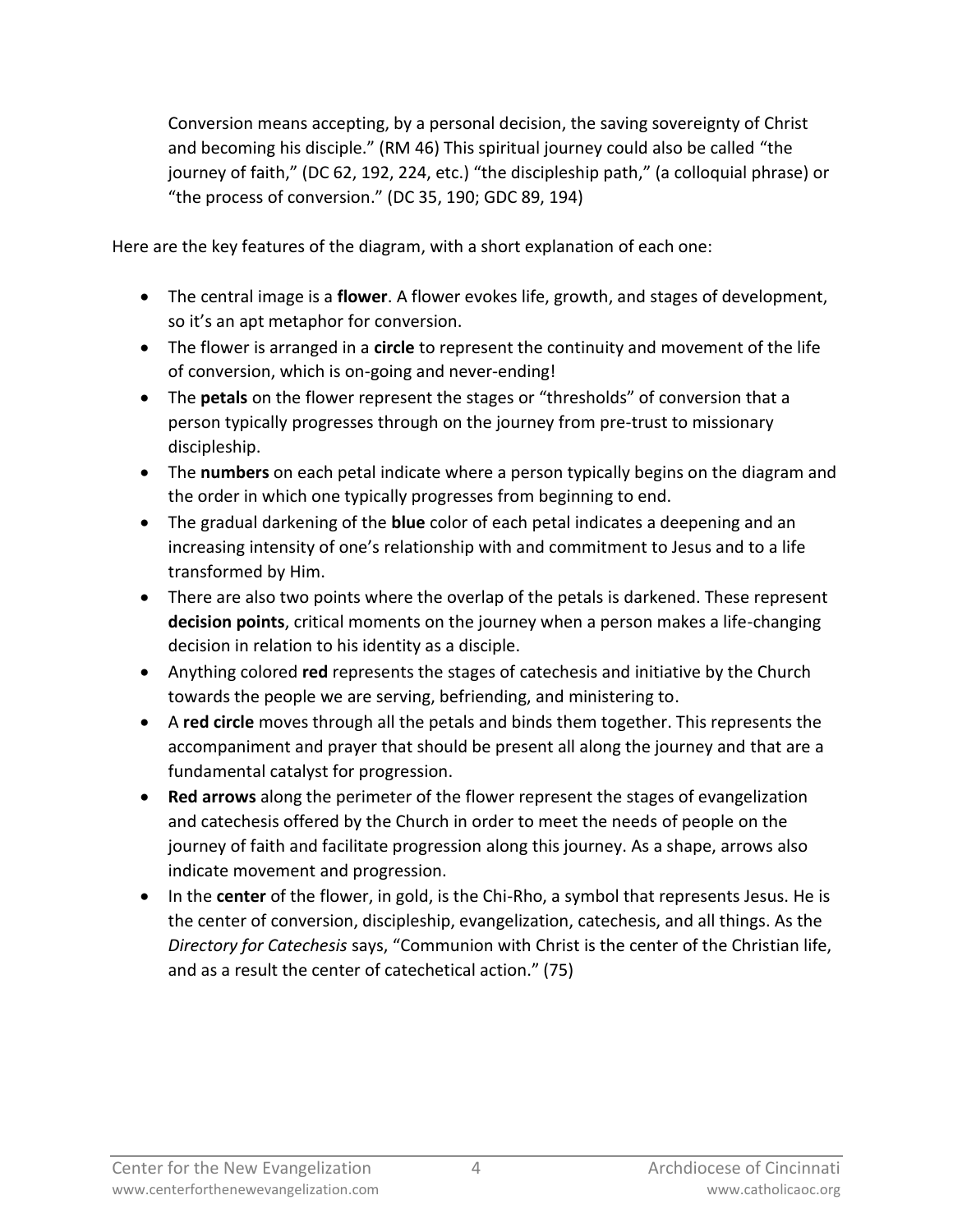### <span id="page-4-0"></span>A Few Caveats

The beginning and end points of the initiatives of the Church (the sections indicated with red arrows) are not hard boundaries. As we read in the "Preface" to the *Directory for Catechesis*, "Catechesis . . . is an arduous task that does not allow for rigid distinctions between the various phases involved in the catechetical process." We are trying to provide a general sense of when it is typically appropriate to initiate and conclude the various moments in the process of evangelization and catechesis.

We think this can be very helpful for people in parish and school ministry. But, we can't forget that the best indicator of what is needed from the Church at any point in the journey of faith is the person in front of you and the movement of the Holy Spirit. In other words, you shouldn't avoid proclaiming the Gospel just because "we're focusing on pre-evangelization this year." If a person is asking for some basic catechesis on a particular teaching, you shouldn't deny them that just because they're not in Active Seeking yet. Let the person you are serving and your discernment of the Spirit be your guide.

Also, just because you've discerned that a person has progressed to a new stage, that doesn't mean that they no longer have the needs of the previous stages, or that you are necessarily done with the initiatives of previous stages. You're not done building trust once a person has moved into Openness. You're not done proclaiming the Gospel once she has experienced her First Conversion. The arrows indicate when its generally good to prioritize certain initiatives, but ideally, they would all be on-going within the parish so that we can be meeting the needs of people wherever they are, even if they are farther along than our intended audience. Trust is always a need. Good teaching is always a need. The Gospel is certainly always a need.

Finally, remember that conversion is messy. Ministry is messy. People don't always proceed to missionary discipleship in an orderly fashion. They advance quickly, and then slow down. They stop. They go back. They skip stages. They get stuck. Sometimes they abandon the journey altogether. So, don't take this diagram to mean that everyone will or should experience conversion in exactly the same way. Through the experience of many people in ministry over a span of many years, a certain picture has emerged of what conversion tends to look like. But there are few hard and fast rules.

Next, we will take a closer look at each petal and arrow of the diagram.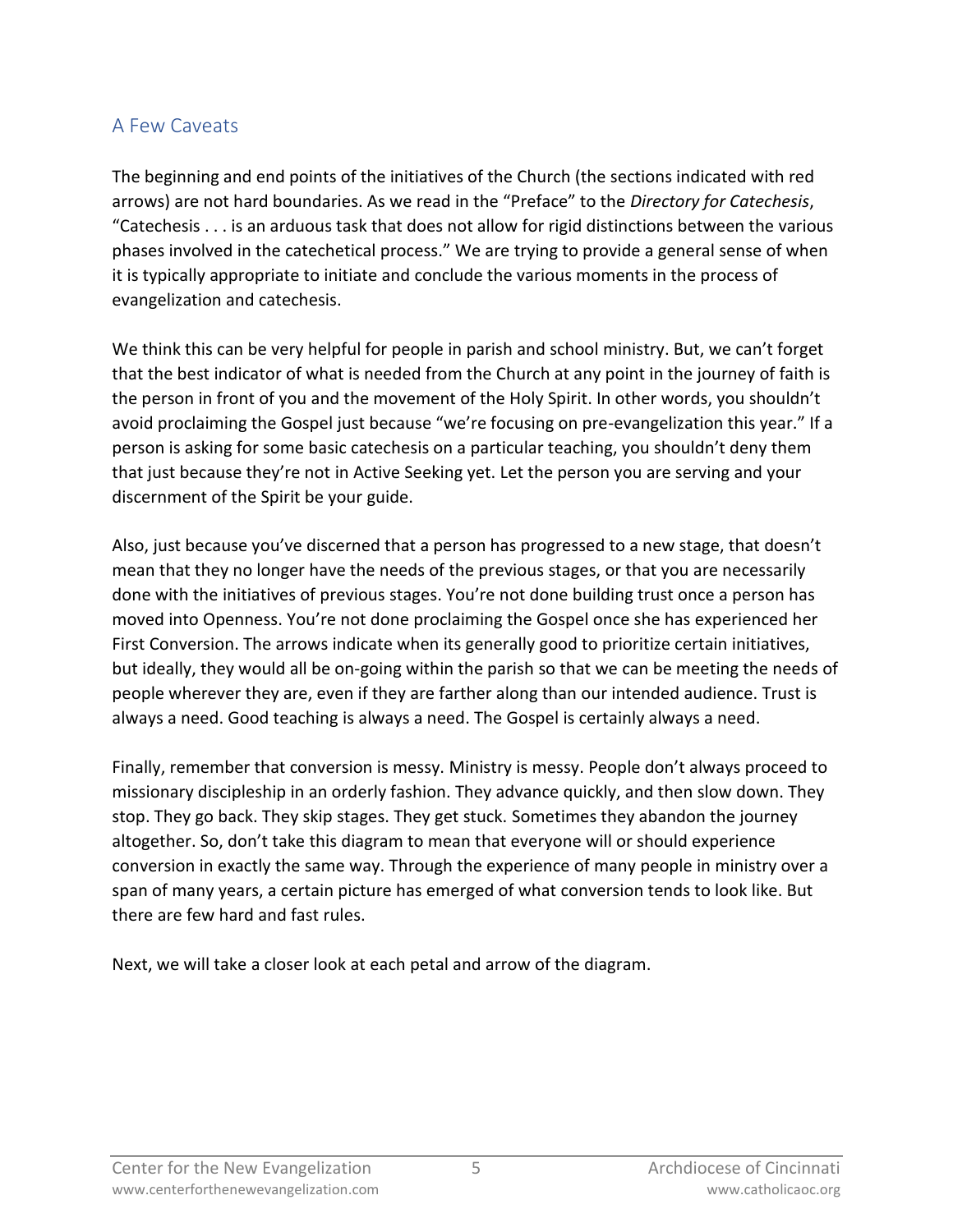# <span id="page-5-0"></span>Stages, or "Thresholds" of Conversion

The labeling and explanation of the following stages of conversion are heavily informed by the work of Sherry Weddell (especially in her book *Forming Intentional Disciples*); FOCUS, in their Win, Build, Send model; and the Discipleship Baseball Diamond from Evangelical Catholic.

## <span id="page-5-1"></span>Pre-Trust

"Trust," in this context, is defined as a positive association with Jesus, a follower of Jesus, or with something Christian. Trust exists as a bridge between you and the person you are befriending and serving.

Someone in the Pre-Trust stage either has no associations with anything Christian, or all of their associations are negative. This is where people from modern, secular, industrialized settings typically begin. This is also the stage that many previously-trusting persons are thrust into by scandal and abuse in the Church.

Since they do not have bridges of positive association in place, they will most likely not be found on your parish grounds. And, as long they are in Pre-Trust, they will also not have any reason to listen to or take seriously anything you have to say about Jesus, faith, or spiritual things. At this point on their journey, you have not earned the right to be heard.

#### **Someone in the Pre-Trust stage needs:**

- to be cared for
- to be loved and respected
- to be heard and listened to
- to be supported in their daily struggles.

### **What we can do to meet those needs:**

- Provide safe, non-committal ways for them to get to know you or your parish.
- Be hospitable, welcoming, and friendly to all people.
- Listen, and give them an opportunity to be heard.
- Respond to the urgent needs of people.
- Go to them as in, *off your parish ground*s instead of expecting them to come to you.

### **What we can do to facilitate progression to the next stage:**

• Build bridges of positive association with something Christian.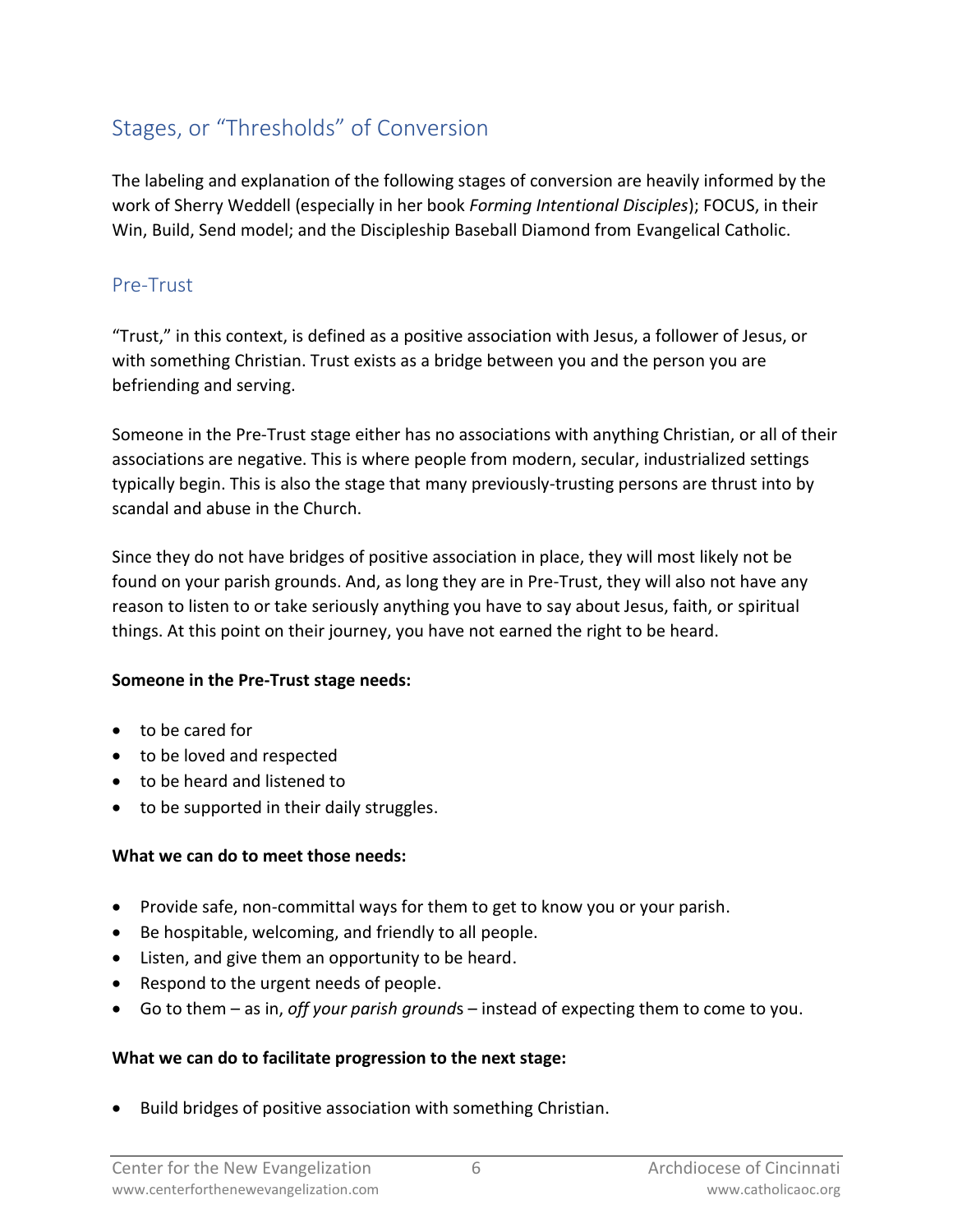- Provide good, authentic friendship.
- Meet them where they are with corporal and spiritual works of mercy.
- Help them (by listening to their story) to discover positive associations that they had forgotten or did not realize existed.
- Make Eucharistic Adoration easily accessible.

## <span id="page-6-0"></span>Trust

Someone in the Trust stage has at least one positive association with Jesus, a follower of Jesus, or something Christian. This could be the crucifix that hung on the living room wall when the person was a child, the parish festival down the street that always offers the best barbecue, or the friendly Catholic who works in the next cubicle. A positive association opens a person's mind to the prospect of further positive associations with Christian things. The more positive associations a person has, the more apt they are to step closer toward Christianity.

### **Someone in the Trust stage needs:**

- everything they needed before: to be cared for, loved, heard, and supported
- more bridges of trust.

### **What we can do to meet those needs:**

- Provide everything you provided before, since the interventions that created the first bridge of trust will work to create further bridges as well.
- Discover in who or what are they trusting.
- Affirm and strengthen the bridges that already exist.

### **What we can do to facilitate progression to the next stage:**

- Arouse curiosity about Jesus.
- Talk about Jesus.
- Tell stories from the life of Jesus and from your own experiences with Jesus.
- Create an awareness that there are more possibilities in life than what they have imagined or experienced.
- Ask a lot of questions.
- Live curiously, be a sign of contradiction.
- Make Eucharistic Adoration easily accessible.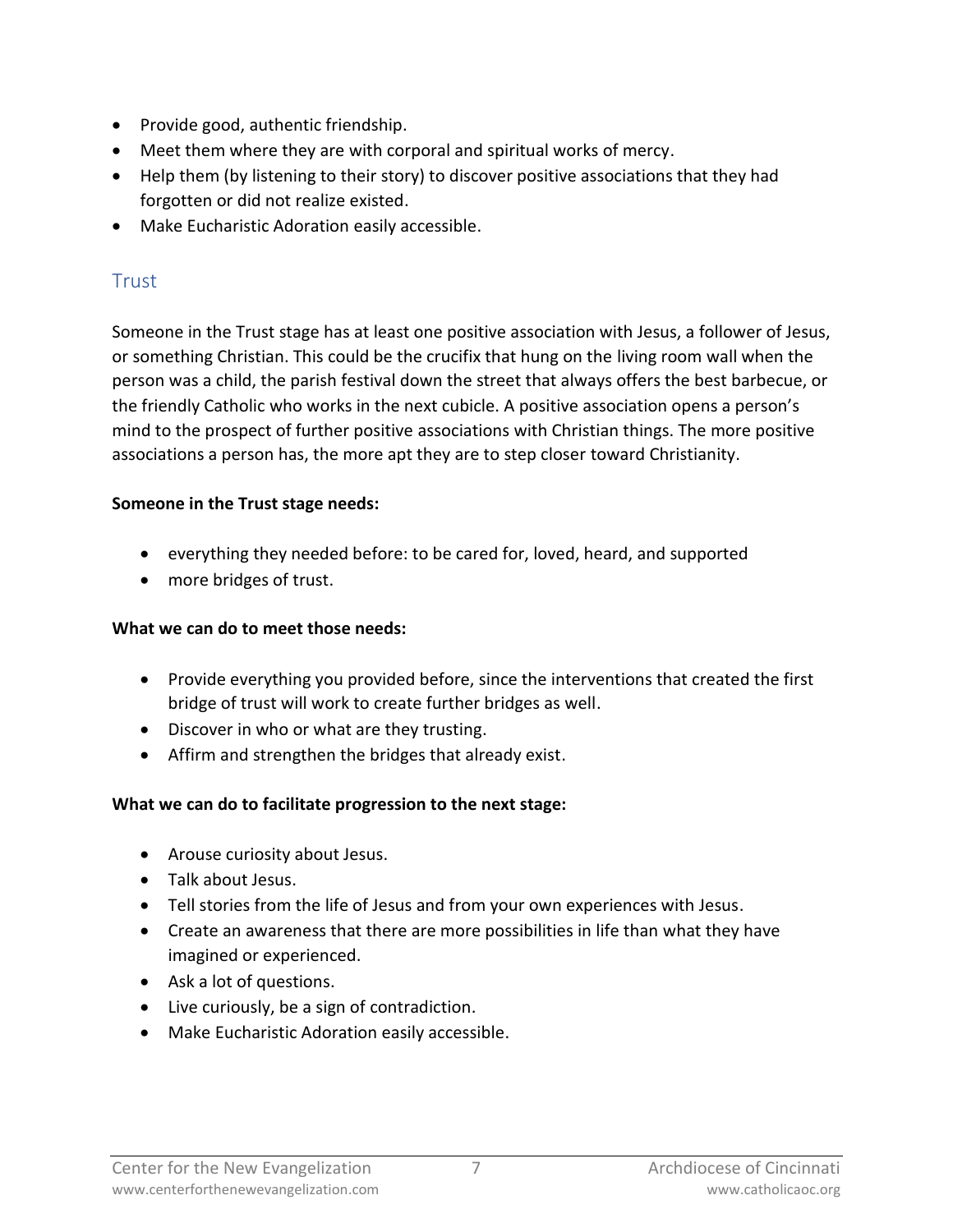### <span id="page-7-0"></span>**Curiosity**

Someone in the Curiosity stage is intrigued by or has had his interest piqued regarding something Christian. He is aware that there are other, possibly better or more fulfilling ways to live and believe, other than the way in which he is currently living and believing. He is aware … but he is not yet ready or even open to change.

He might nurture this curiosity by doing a quick Google search or posing questions to a trusted Christian friend. Sometimes, these questions will come across as offensive or antagonistic. He doesn't usually mean to offend; he just has significant "-isms" to overcome (e.g., cynicism, antagonism, pessimism, relativism, etc.).

The search for answers during this stage is generally surface-level and private. He's not ready to out himself as someone who is on any kind of public, spiritual quest.

As this person approaches Openness, he might "try on" change to see what it feels like (e.g., by attending one weekday Mass and sitting in the back, or by watching EWTN when no one else is around).

#### **Someone in Curiosity needs:**

- a safe, non-threatening way to express curiosity without overreaction or pressure
- answers that meet, but don't exceed, the depth of their questions
- low-pressure, low-demand experiences of Christianity.

#### **What we can do to meet those needs:**

- Provide multiple ways for people to submit questions.
- Provide knowledgeable, pastorally-sensitive people who can answer these questions.
- Anticipate what these basic questions might be whenever we promote various programs and initiatives, and really any time we communicate who we are to the outside world.
- Try to avoid vocabulary and acronyms that the un-initiated would not understand.
- Provide basic Christian friendship.

#### **What we can do to facilitate progression to the next stage:**

- Explore the possibility that a personal God exists and that one can have a personal relationship with Him – this is *necessary* in order to move into Openness..
- Introduce the idea of personal and spiritual change.
- Start exposing them to the great Story of Jesus (the kerygma).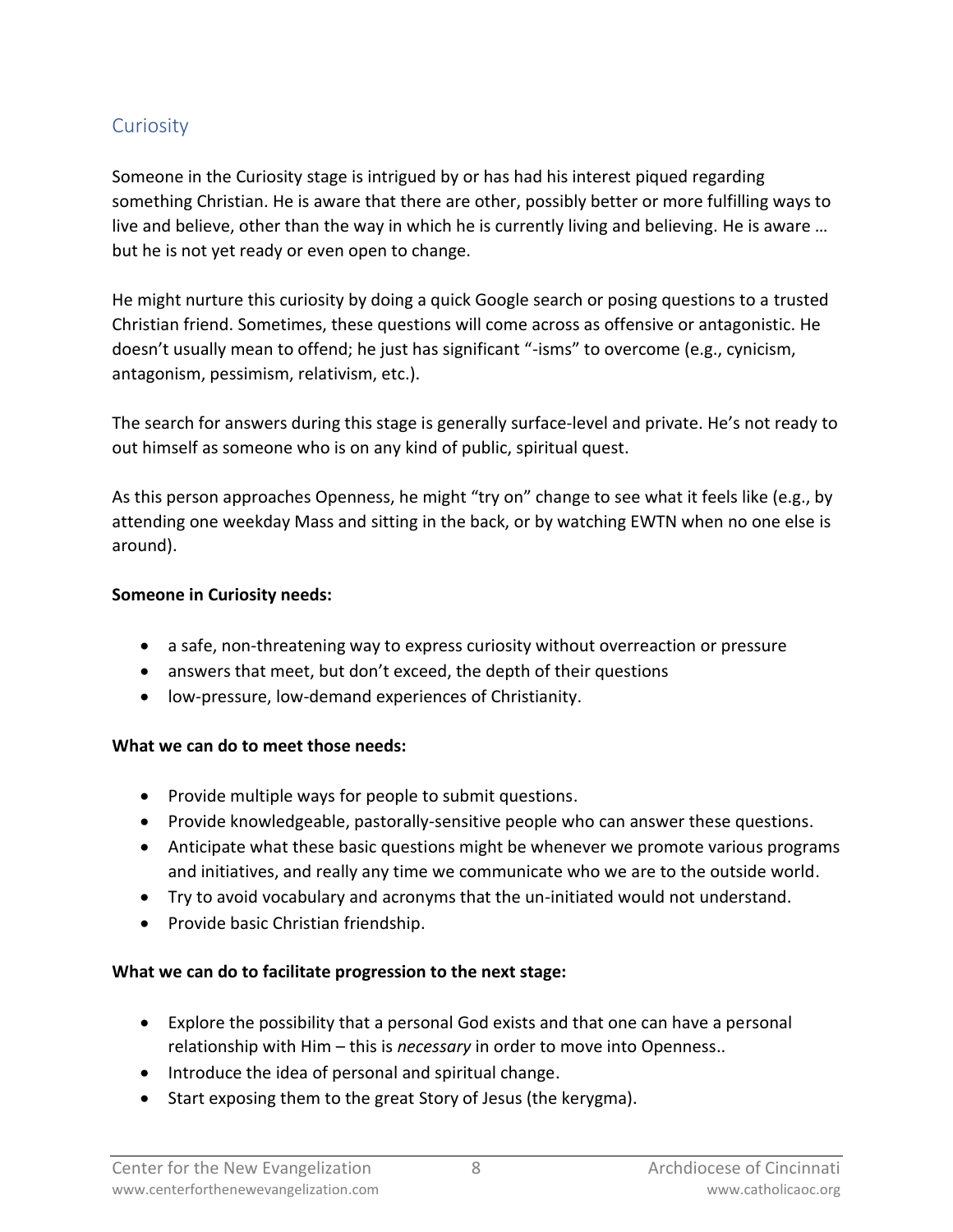- Calmly and patiently address any cynicism, antagonism, fears, and other internal and external pressures that are barriers to Openness.
- Serve people through major life events (unemployment, divorce, death in the family, marriage, graduating high school, having children, etc.), which can often be the occasion for someone to move into Openness.
- Be a genuine friend.
- Challenge this person appropriately to take the next step.
	- o See Sherry Weddell, *Forming Intentional Disciples*, pg. 162-163 for advice on how to do this.
- Capitalize on the fact that, in our culture, openness is a good thing.
- Provide multiple levels of enduring intercession for this person.
- Make Eucharistic Adoration easily accessible.

## <span id="page-8-0"></span>**Openness**

Someone in the Openness stage has come to a place in their journey where they are able to admit to God and to themselves that they are open to the possibility of personal and spiritual change. They are not committed or ready to change, they are simply open to the possibility. In other words, they no longer reject it outright. Conversion is a potential option now.

This is the hardest stage to move into because it requires lowering one's defenses and overcoming many internal and external pressures. Someone in this stage may actually go back and forth between wanting change and being opposed to change. Sometimes they are excited, other times they feel vulnerable and afraid.

At this point, they have moved beyond most people in our parishes, which means that without some real intentional outreach, they may begin to feel that their spiritual needs are not being met. They may even leave the Catholic church for another church that they think will better meet those needs.

### **Someone in the Openness stage needs:**

- acknowledgement and affirmation of the difficult progress they have made
- people in their life who understand what they are going through
- intentional accompaniment (while accompaniment is important at every stage, it is especially vital here).

### **What we can do to meet those needs:**

• Give them hope that their spiritual needs can and will be met through the Church.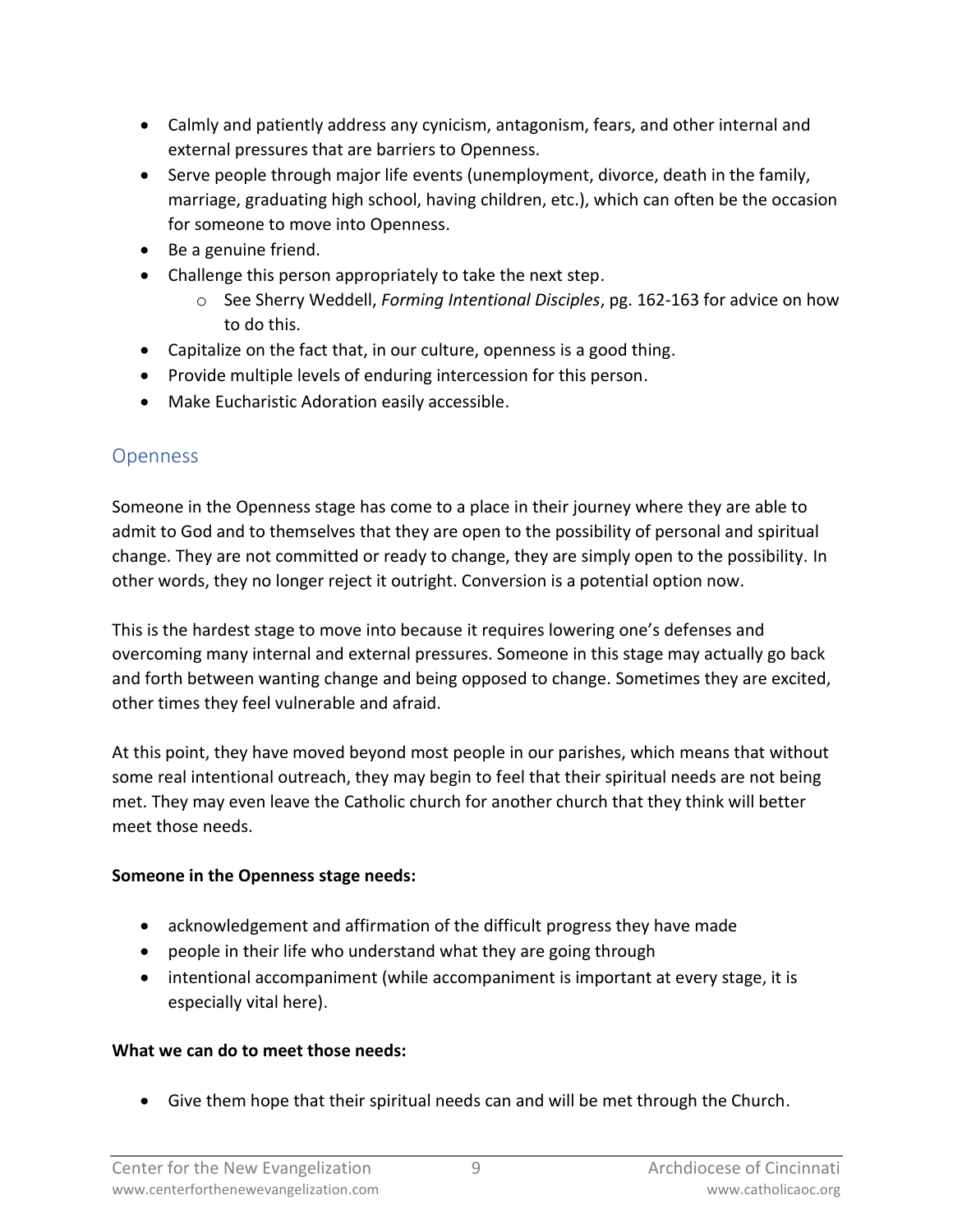- Start talking openly about discipleship and relationship with God.
- Walk with them, either personally or via an intentional small group.

### **What we can do to facilitate progression to the next stage:**

- Start exposing them to the great Story of Jesus (the kerygma).
- Gently challenge their neutrality on the question of repentance and following Jesus.
- Talk about your own experiences with asking God to help you change, God enabling you to do so, and what that was like for you.
- Invite them to experiment with the corporal and spiritual works of mercy.

## <span id="page-9-0"></span>Active Seeking

Someone in the Active Seeking stage is now on an overt, spiritual quest. Their journey and their search for answers is no longer passive, superficial, or private. They are no longer speculating about interesting questions with no stake in the outcome. They feel an intense sense of urgency to resolve the final barriers and burning questions that stand in the way of the decision to go "all in" for Jesus in the midst of His Church.

They are now in "The Zone" (FID, pg. 171-172), the place of active wrestling with and serious contemplation of the following of Jesus. They are certain that a personal relationship with Jesus is possible, and this is what they are seeking. Note that this is *with Jesus*, not just "God" or a "Higher Power." They are counting the cost of what it will take to follow *Jesus of Nazareth* as His disciple: What demands will discipleship make on my priorities, time, money, relationships, etc? Am I willing to accept those demands?

Their questions are also similar to the questions of those who "date with a purpose": Is this person the One? Should I give my life to this One?

Someone in this stage is now comfortable spending a lot of time with Christians. This person is also beginning to pray seriously, becoming aware of personal sin, and feeling the need for personal repentance.

### **Someone in the Active Seeking stage needs:**

- an intelligent Catholic who can make a significant investment of time to answer difficult questions patiently
- examples of what discipleship looks like
- a way to acknowledge and make sense of their sin and their false "-isms."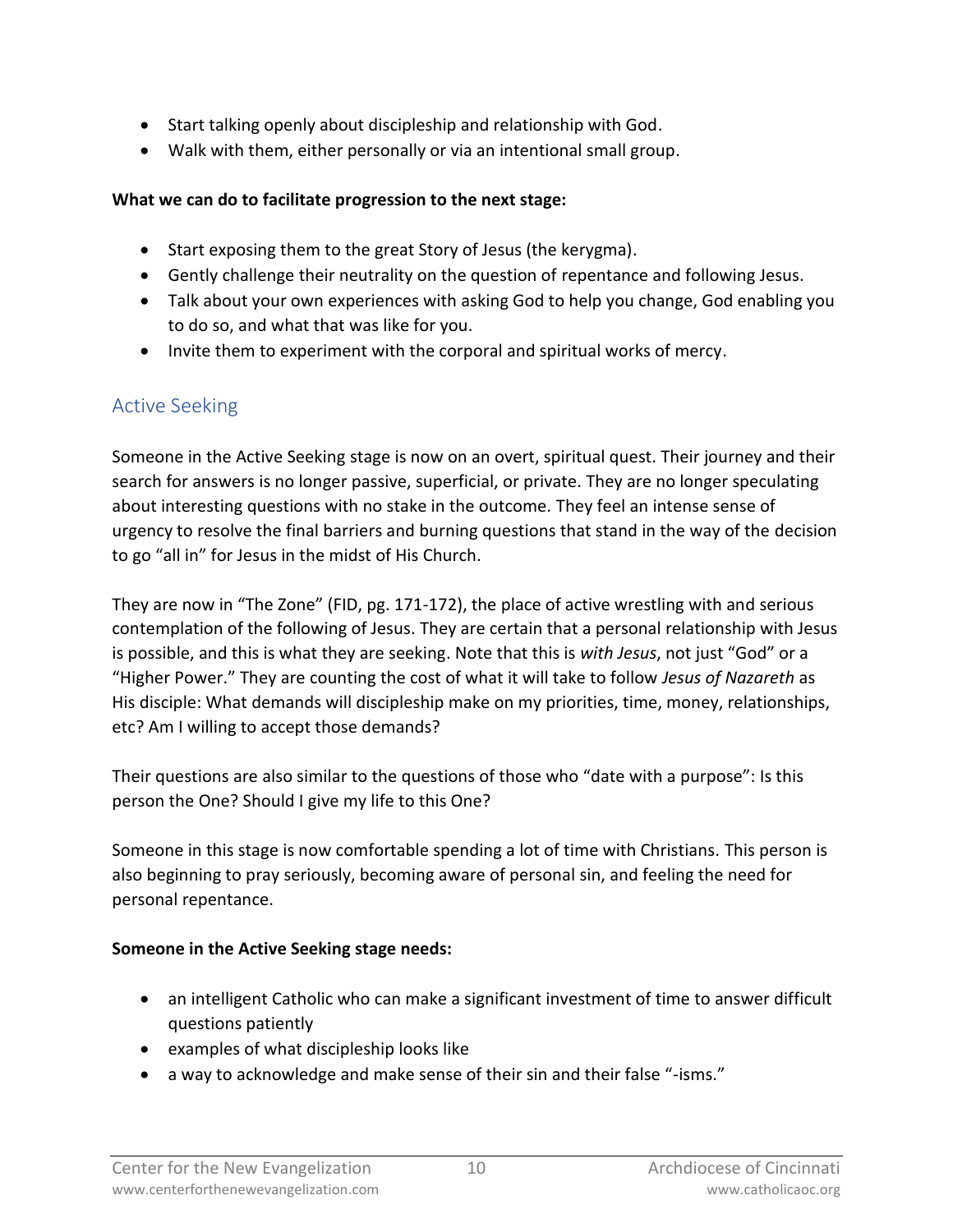#### **What we can do to meet those needs:**

- Help them explore the vast diversity of prayer within the Catholic tradition.
- Encourage them to attend Mass, Adoration, and prayer/fellowship groups.
- Introduce them to other disciples so that they can hear their journeys and experience Christian community.
- Pray with them.
- Accept that they require a significant investment of time and make that investment.
- Provide a spiritual retreat experience where they can safely wrestle with sins, with their woundedness, with their false beliefs.

### **What we can do to facilitate progression to the first Decision Point:**

- Help this person focus on the person of Jesus and the central challenges of the kerygma, leaving other doctrinal issues for later.
	- o These will come and will be resolved in due time.
- Be real share your struggles but also your victories in your walk with Jesus.
- Model what it means to seek after Jesus *and* what it means to be a disciple.
- Help them see what they have to offer us, how we are enriched by their presence and would be further enriched by their greater commitment to our community.
- Challenge them: "Are you ready to make a commitment?" "What is keeping you from going 'all in' for Jesus?"
- Provide sustained intercessory prayer.

# <span id="page-10-0"></span>Decision Point #1: First Conversion

This is the first Decision Point on the path of discipleship. Of course, a person makes many decisions every day that impact his relationship with Jesus, but this one marks the critical moment when a person says, "I believe in Jesus. I want a personal relationship with Him. I repent of my sin. I'm ready to live according to Jesus' will for me." This is the decision to follow Jesus in the midst of His Church. Even life-long Catholics can experience a first conversion. It is the kind of turning point in life that one never forgets.

This is called "First Conversion" to avoid implying that conversion only happens at this moment in the journey. Conversion does not only happen once, when we become disciples of Jesus. Instead, there is also the "Second Conversion", which is the on-going process of overcoming sin, excelling in virtue and works of charity, and growing in holiness. This first decision marks the beginning of a lifetime of decisions to grow closer to Jesus.

As the Catechism of the Catholic Church explains: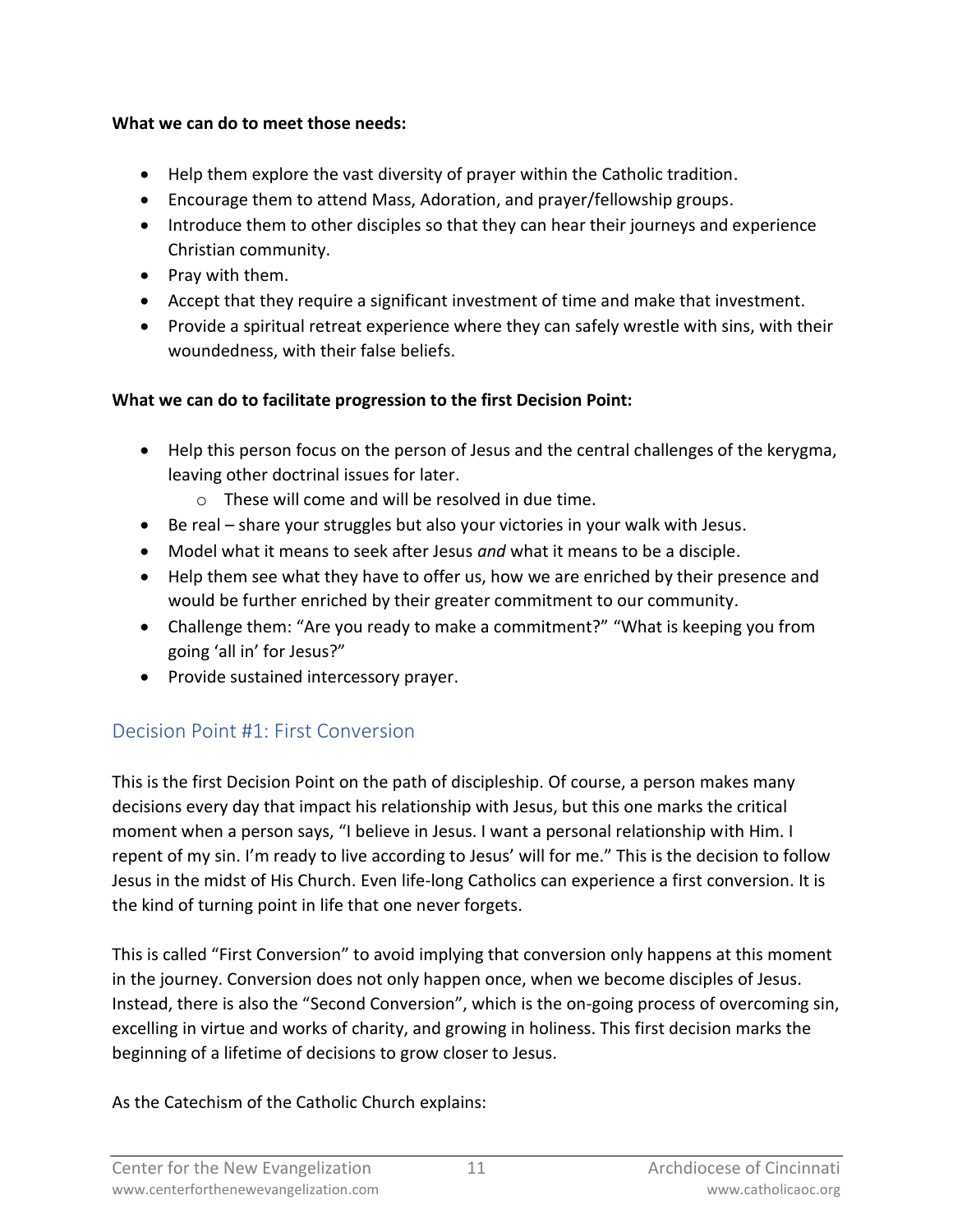**1427** [. . .] Baptism is the principal place for the first and fundamental conversion. It is by faith in the Gospel and by Baptism (cf. Acts 2:38) that one renounces evil and gains salvation, that is, the forgiveness of all sins and the gift of new life.

**1428** Christ's call to conversion continues to resound in the lives of Christians. This second conversion is an uninterrupted task for the whole Church who, "clasping sinners to her bosom, [is] at once holy and always in need of purification, [and] follows constantly the path of penance and renewal." (*Lumen Gentium*, no. 8, para. 3)[. . .]

Once the First Conversion has occurred, the person on the journey becomes a Beginning Disciple.

### <span id="page-11-0"></span>Beginning Disciple

A Beginning Disciple is someone who is new to the life of discipleship. He has decided for Jesus, but now what? He may feel "on fire," excited about Jesus, and ready to proclaim Him, but he either isn't sure how or he goes about it in less-than-fruitful ways.

Often times, the Beginning Disciple has learned a great deal up to this point, but his learning was not systematic, nor did it organically develop. As a result, there are gaps and holes in his knowledge. He can sound like an expert in one area of the faith but know almost nothing about another area.

A Beginning Disciple might also have doubts or concerns about certain Catholic teachings or practices. He has decided for Jesus, but the ramifications of this for his *Catholic* faith still need to be worked out and realized.

The Beginning Disciple is also aware of his sin and is ready to live differently, but he may not have all the tools necessary to do this. For example, he may need help forming a daily prayer routine. He may not know distinctly Catholic ways of praying, such as the Rosary, a novena, or a Divine Mercy chaplet. He may need someone to accompany him to Confession or to Eucharistic Adoration, until he gets the hang of it.

He will participate in ministries and catechetical programs at the parish, but he typically feels like he has more to learn and experience before he can take a leadership role in these endeavors.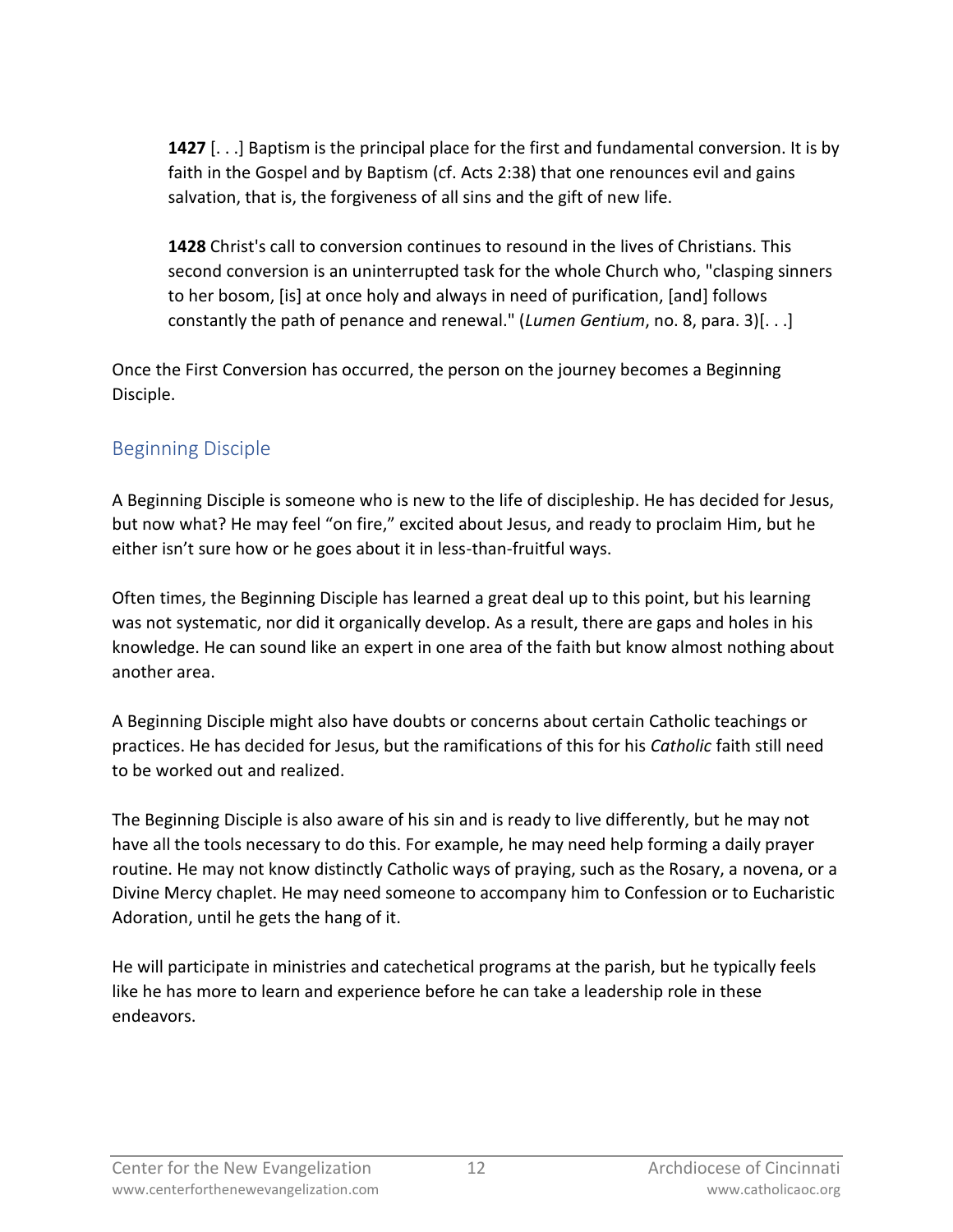Finally, he wants to meet new people, especially Catholics his age who love their faith, but he's not sure how. He's looking for his "place" in the Church. Related to this, he's also wondering what his role in the Church might be and how God is calling (and has equipped him) to serve.

#### **Someone in the Beginning Disciple stage needs:**

- someone who or something that can fill in the gaps in a non-judgmental manner
- a basic, catechetical presentation of the Catholic faith, especially of Catholic distinctives and difficult teachings (if he hasn't received this already)
- opportunities to get to know and to witness the example of a community of Catholics (ideally among the same peer group) who are dedicated to their faith
- opportunities to pray and to live out the faith in liturgy and service
- a mentor who can guide him and answer his questions
- a way to discern his gifts and his unique calling to serve the Church.

### **What we can do to meet these needs:**

- Be ready and available to answer questions.
- Provide talks, bible studies, videos, books, articles, etc. on important topics.
- Make the Sacraments amply and readily available (if he's already Catholic).
- Initiate them into the life of the parish via small groups, ministries, social clubs, etc.
- Provide new and old ways to pray, both at the parish and privately.
- Provide opportunities to learn more about and grow in the moral life (e.g., NFP classes, the Ignatian *Spiritual Exercises*, studies on the third pillar of the *Catechism*, etc.).
- Invite them into ministries and opportunities to serve the community.
- Find someone who could naturally and seamlessly step into a mentorship role.
- Host regular Called & Gifted workshops and other ways for him to discern his gifts and his unique calling and vocation.

### **What we can do to facilitate progression to the next stage:**

- Pique their interest, share your excitement about the deeper things, the great mysteries of our faith.
- Use our unique vocabulary, don't be afraid to go there.
- Invite, encourage, and provide opportunities for them to use their gifts.
- Introduce the idea of sharing what they're learning with others.
- Pray intensely for them.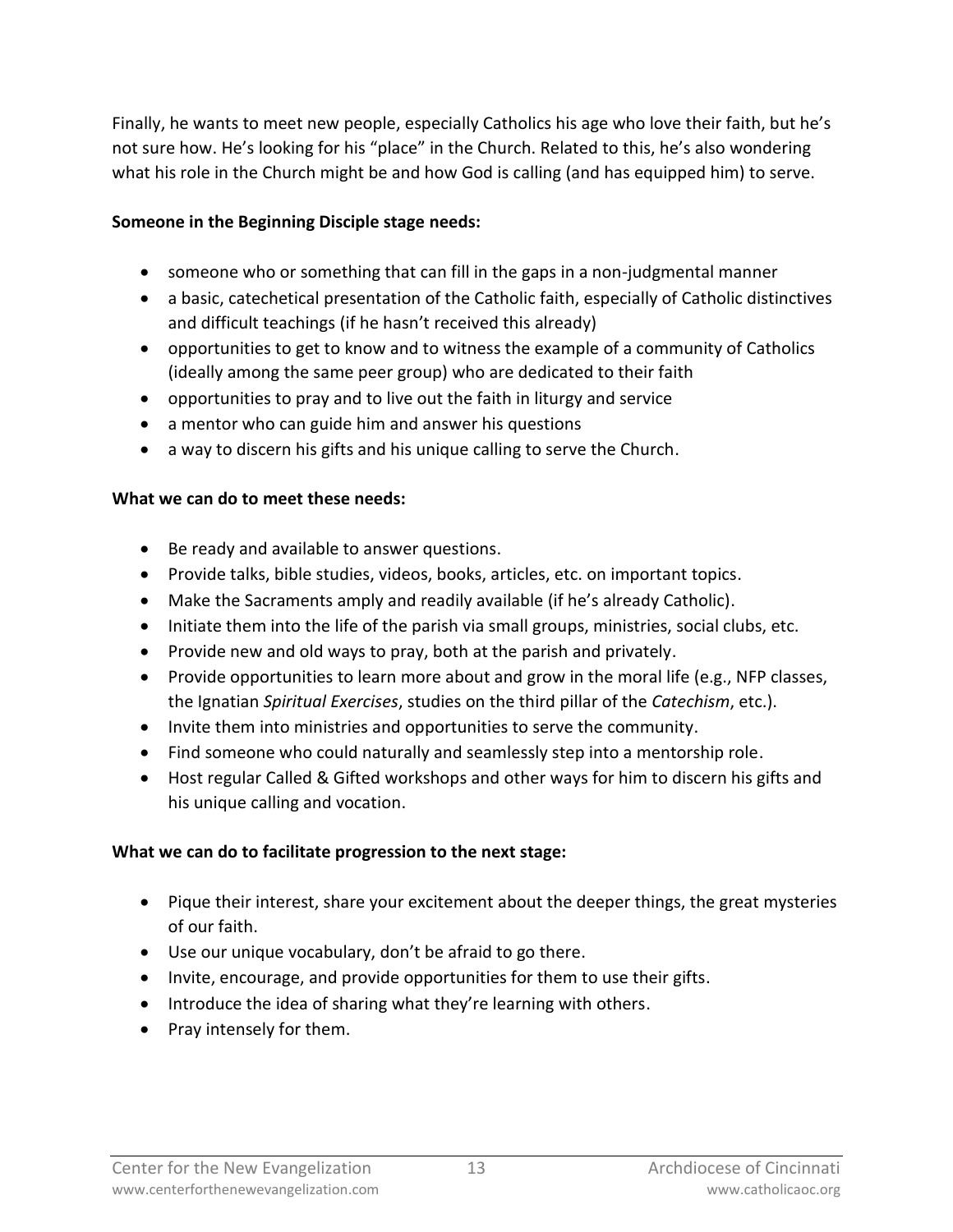### <span id="page-13-0"></span>Growing Disciple

The Growing Disciple is someone who feels ready to take the next step. He's ready for something more. This pertains both to his knowledge and his spirituality.

As to his knowledge, he's read the introductory books that most people read. He knows the basic outline of the Bible. He's familiar with the Catechism. He's ready now to dive into the mysteries of the faith. For example, he may want to know more about the history of the Church. He may have a new interest in the early Church Fathers and their writings.

Regarding his spirituality, he's ready for the deeper commitment that more involved ways of praying, overcoming sin, and increasing in holiness may require. For example, he may decide to abstain from meat on every Friday, instead of just the Fridays of Lent. He may choose one day a week to fast. He may begin praying novenas or foster a devotion to the "First Fridays" or "First Saturdays" of the month as days of reparation. He may begin going to Mass during the week as well as on Sunday, and going to Confession more regularly. He might sign up for a Holy Hour.

He is ready to go deeper, and he's going there. But, at this stage, his focus is still on his own personal journey of faith. This is okay, he needs to establish this good foundation for mission. He may want to proclaim the Gospel or share his faith with others, but he's not sure how. A certain amount of fear and uncertainty may be present here, especially if he has never been accompanied himself or witnessed missionary discipleship.

Whereas a Beginning Disciple may be reluctant to take on positions of leadership in a parish, a Growing Disciple is ready to do so.

Undue zeal is an issue to address with people in this stage. Sometimes a Growing Disciple can have trouble understanding and can even be impatient with people who aren't as faithful or as knowledgeable as they are. These are the people who might drown a teaspoon of a question with a gallon of an answer. These are the people who can sometimes come across as judgmental to people from pre-discipleship thresholds.

#### **Someone in the Growing Disciple stage needs:**

- opportunities to experiment with his gifts and charisms
- opportunities to share what he is learning, what he is excited about
- a variety of ways to go deeper in prayer and study
- a missionary disciple who can initiate him into these ways and answer his questions
- to see what missionary discipleship looks like.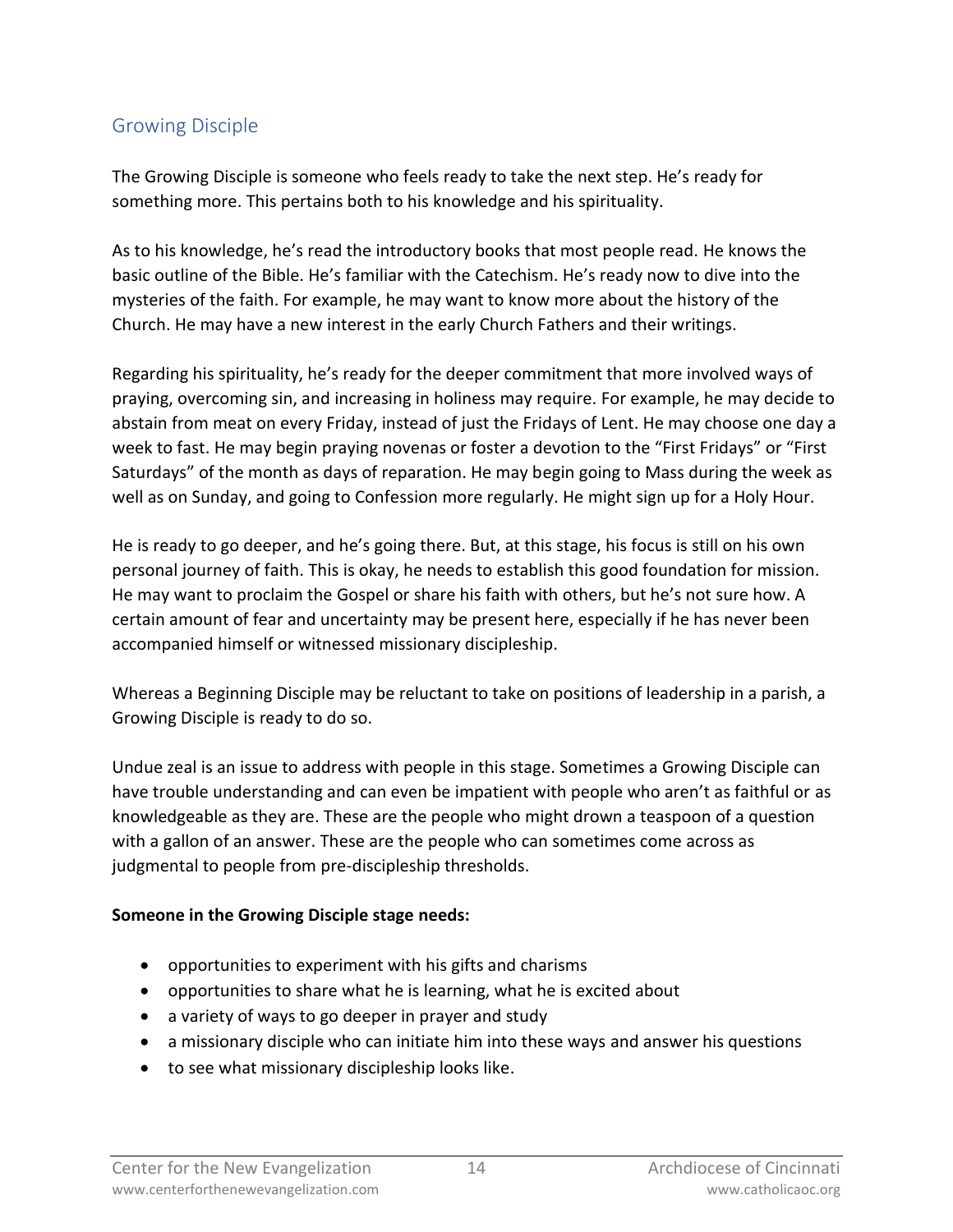#### **What we can do to meet those needs:**

- Create discernment small groups where they can discern their charisms alongside others who are also discerning.
- Invite them to positions of leadership in the parish.
- Provide rich, devotional, prayer experiences in the parish.
- Provide resources to continue this devotional life in the home.
	- o For example: how to create a sacred space in the home, how to pray the Liturgy of the Hours, how to pray the Rosary with family, etc.
- Get 1-on-1 with them.
- Give them opportunities to get 1-on-1 with others.

#### **What we can do to facilitate progression to the next stage:**

- Provide opportunities for them to use their charisms, since the use of a charism orients one towards the other.
- Provide resources and training on mission practices. For example:
	- o How to initiate a faith conversation with a stranger
	- o How to evangelize in public places
	- o How to proclaim the Gospel
	- o How to tell your conversion story
	- o How to respond to basic arguments against Catholicism
	- o What to say/do when you see a poor/homeless person
	- o How to pray with and over someone
	- o How to be welcoming and hospitable
	- o How to accompany someone
	- o How to create disciples and send them on mission.
- Have them shadow a St. Paul Street Evangelization street team.
- Be "on mission" around them!
- Challenge *them* to be "on mission."
- Tell them stories of your own experiences with heeding the promptings of the Lord.
- Lean into their baptismal identity and calling.
- Pray intensely for them.

# <span id="page-14-0"></span>Decision Point #2: Commissioning

This is the second Decision Point on the path of discipleship. It is both a commissioning (a sending forth) and a co-missioning (a "being on mission with" the Church and the Holy Spirit).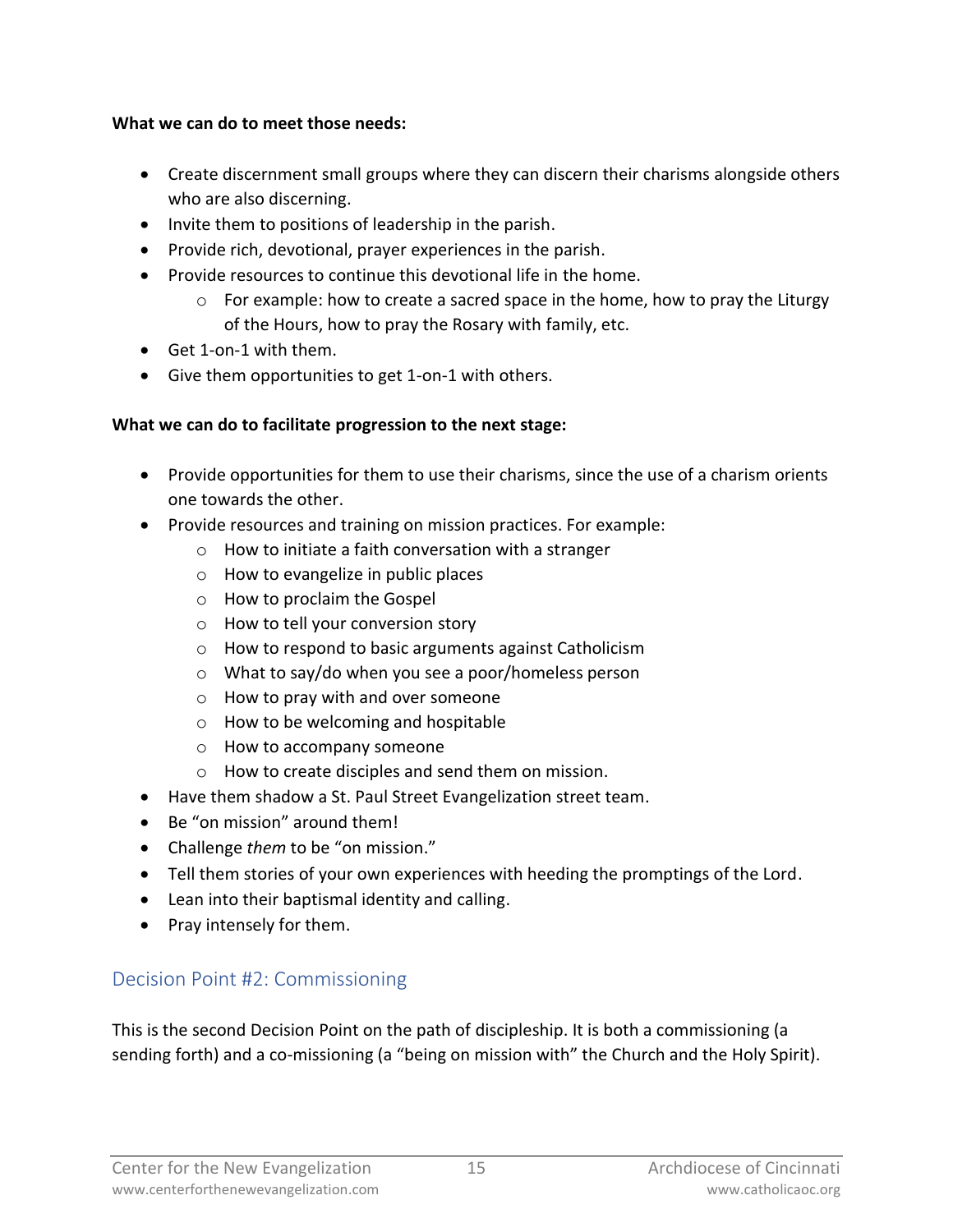Eventually, a Growing Disciple realizes that his focus and energy can no longer be just on his own growth and progression as a disciple. He comes to realize that with his Baptism comes both the call to evangelize and the gifts necessary to evangelize in his own way. Even more than this, he realizes that this call is something he can no longer ignore. "Necessity is laid upon me. Woe to me if I do not preach the gospel!" (1 Cor 9:16).

There are few processes or rites in the Church for commissioning a disciple in any formal kind of way. Confirmation can be one, although it is extremely difficult, since Confirmation takes place on a fixed date and the Holy Spirit doesn't always work according to our timelines. The RCIA process can be one. Institution into the Ministry of the Catechist can be one. Perhaps the parish could create other ways to formally commission disciples. Typically, though, the decision takes place interiorly. The Growing Disciple just decides, "I'm going to listen to the prompting on my heart. I'm going to be a witness. I can't keep my faith to myself anymore."

His experience is that of the prophet Jeremiah:

"If I say, 'I will not mention him or speak any more in his name,' there is in my heart as it were a burning fire shut up in my bones, and I am weary with holding it in and I cannot." (Jer 20:9)

Once a person decides to live his faith radically, boldly, and in service to the other, then that person becomes a Missionary Disciple.

### <span id="page-15-0"></span>Missionary Disciple

A Missionary Disciple is a disciple who is "on mission." His focus is not primarily so much on himself as it is on the soul of the other – and when his focus *is* on himself, it is so that he can better serve the other. That could be friends and family, but also neighbors, co-workers, parishioners, and even complete strangers. He has learned some basic strategies for reaching out to others, sharing his faith, and proclaiming the Gospel, and he is eager to learn even more ways to do this.

He prays regularly, but he is also open to praying with and over other people. He knows Jesus, and especially how Jesus has changed his life, and he's eager to tell that story. He wants to help people, answer their questions, make them feel welcome, and be a guide to them. He may even have a handful of people that he is intentionally walking with, praying with, sharing his life with. He checks in on them every now and then to see how they're doing, and he makes himself available if they need to talk.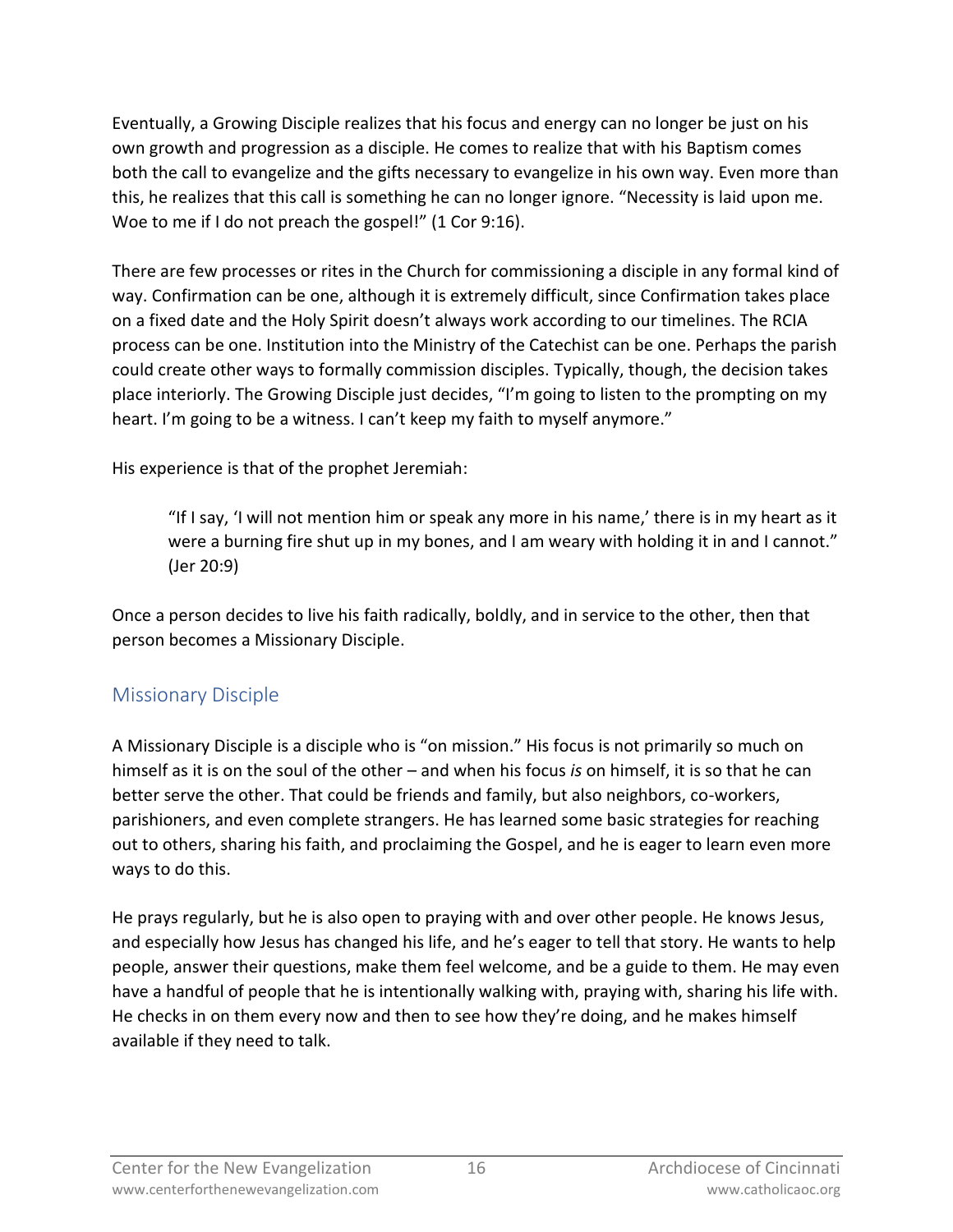He is involved in the parish, but his missionary activity is not confined to the parish. In his work, in his family time, even when he's going about the mundane activities of daily life, he is radiating Christ or at least striving to. He knows what his gifts are and he is eager to use them.

He's obviously not perfect. He's still working to overcome sin. He doesn't seize every moment. He doesn't always make the right decisions. But he loves Jesus, he loves his neighbor, he's trying his best, and he wants to help other people to try their best, too.

### **Someone in the Missionary Discipleship stage needs:**

- us to get out of the way!
- to be heard in the parish
- to be in positions of leadership
- opportunities to mentor others
	- o specifically, to disciple others and send them on mission
- to use their gifts and charisms
- to be around other missionary disciples.

### **What we can do to meet those needs:**

- Be a resource and a support, not an impediment .
	- $\circ$  In other words, don't squash their efforts at living out their personal apostolate with bureaucracy, heavy-handedness, short-sightedness, or pettiness.
- Put them at the forefront of any new ministry endeavors.
- Invite them to be on the Leadership Team, the Evangelization Team, the Parish Council, and other important committees.
- Invite them to be sponsors and godparents.
- Pair them with new candidates and catechumens, or with Catholics in earlier thresholds.
- Invite them to lead evangelizing small groups.

### **What we can do to equip and sustain missionary disciples:**

- Create a Discipleship Plan so that there can be many more Missionary Disciples.
- Give them breaks, take them on spiritual retreats, pour into them so that they don't burn out.
- Continue to train them in other ways to be "on mission" (Unbound, Amazing Parish, Ananias Training, Stephen Ministry, Encounter School, Evangelical Catholic's "Mission Groups," Alpha, etc.).
- Love them, show them how much you appreciate everything they do.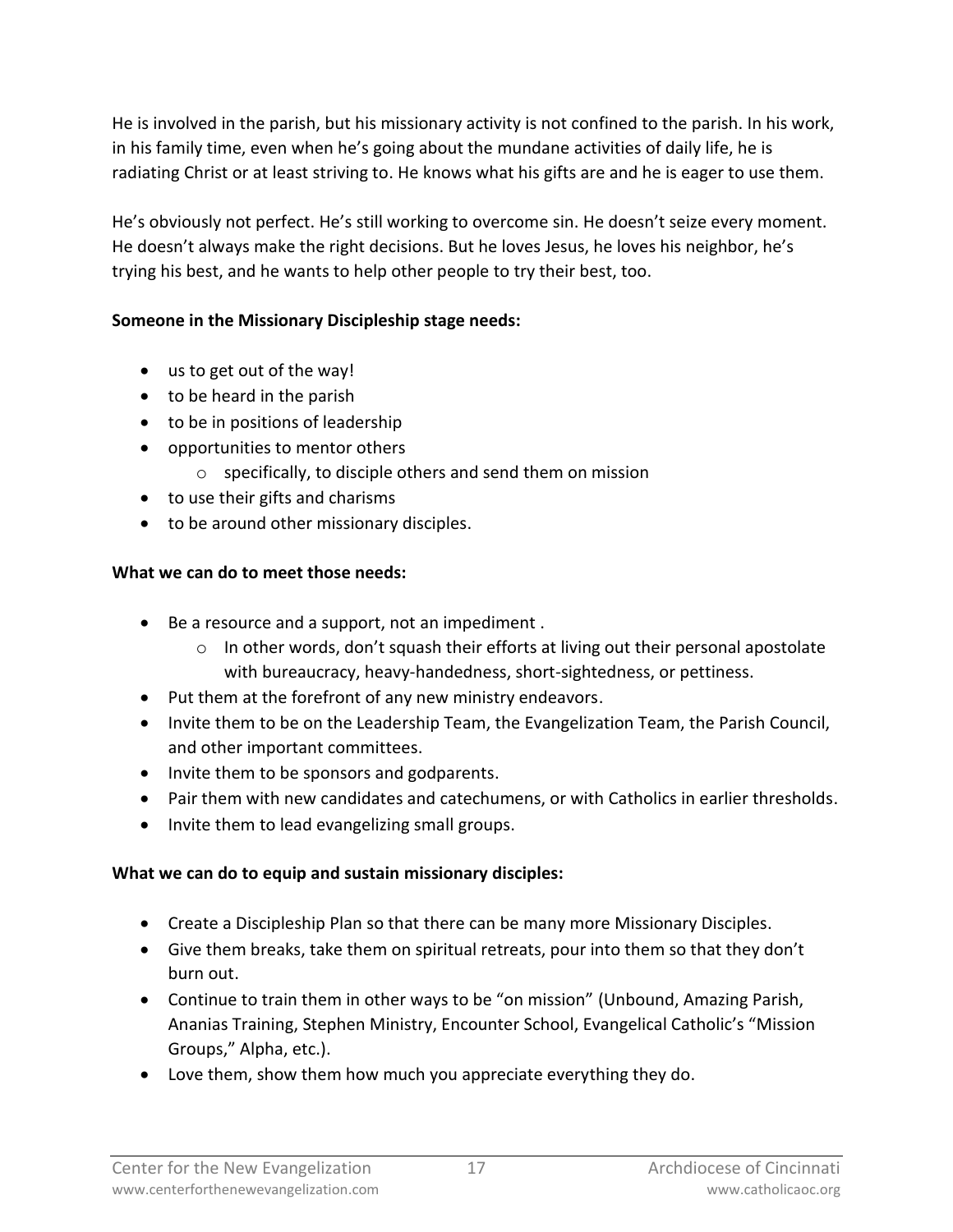# <span id="page-17-0"></span>The Interventions of the Church

The interventions of the Church, illustrated by the arrows and the inner circle on the diagram, are the forms of evangelization, catechesis, and outreach that meet the needs of people where they are and facilitate progression to the next stage of conversion.

The following labels for each intervention and the accompanying explanations are greatly informed by the catechetical and evangelistic documents of the Church, particularly:

- *Adult Catechesis in the Christian Community* ("ACCC")
- *Catechesi Tradendae* ("CT")
- *Catechism of the Catholic Church* ("CCC")
- *Directory for Catechesis* ("DC")
- *Evangelii Gaudium* ("EG")
- *Evangelii Nuntiandi* ("EN")
- *General Directory for Catechesis* ("GDC")
- *Redemptoris Missio* ("RM").

### <span id="page-17-1"></span>Pre-evangelization

Pre-evangelization "stimulates an interest in the faith" (ACCC 68). It is "an initial and still incomplete stage" of evangelization (EN 51) that is aimed at "disposing people to hear the Christian message" (John Paul II, Address to the Bishops of Japan). This stage "demands on the part of the evangelizer certain attitudes which foster openness to the message: approachability, readiness for dialogue, patience, a warmth and welcome which is non-judgmental." (EG 165) Pre-evangelization builds bridges of trust that prepare the way for the proclamation of the Gospel.

### <span id="page-17-2"></span>First Proclamation

Also called the "initial" (CT 18-19, 21, 25), "primary" (GDC 51, 60-62), or "missionary proclamation" (GDC 26, 75, 222, 276-277), it is the proclamation of the Gospel, the saving message of who Jesus is and what He has done for us.

According to Pope Francis, "This first proclamation is called 'first' not because it exists at the beginning and can then be forgotten or replaced by other more important things. It is first in a qualitative sense because it is the principal proclamation, the one which we must hear again and again in different ways, the one which we must announce one way or another throughout the process of catechesis, at every level and moment." (EG 164)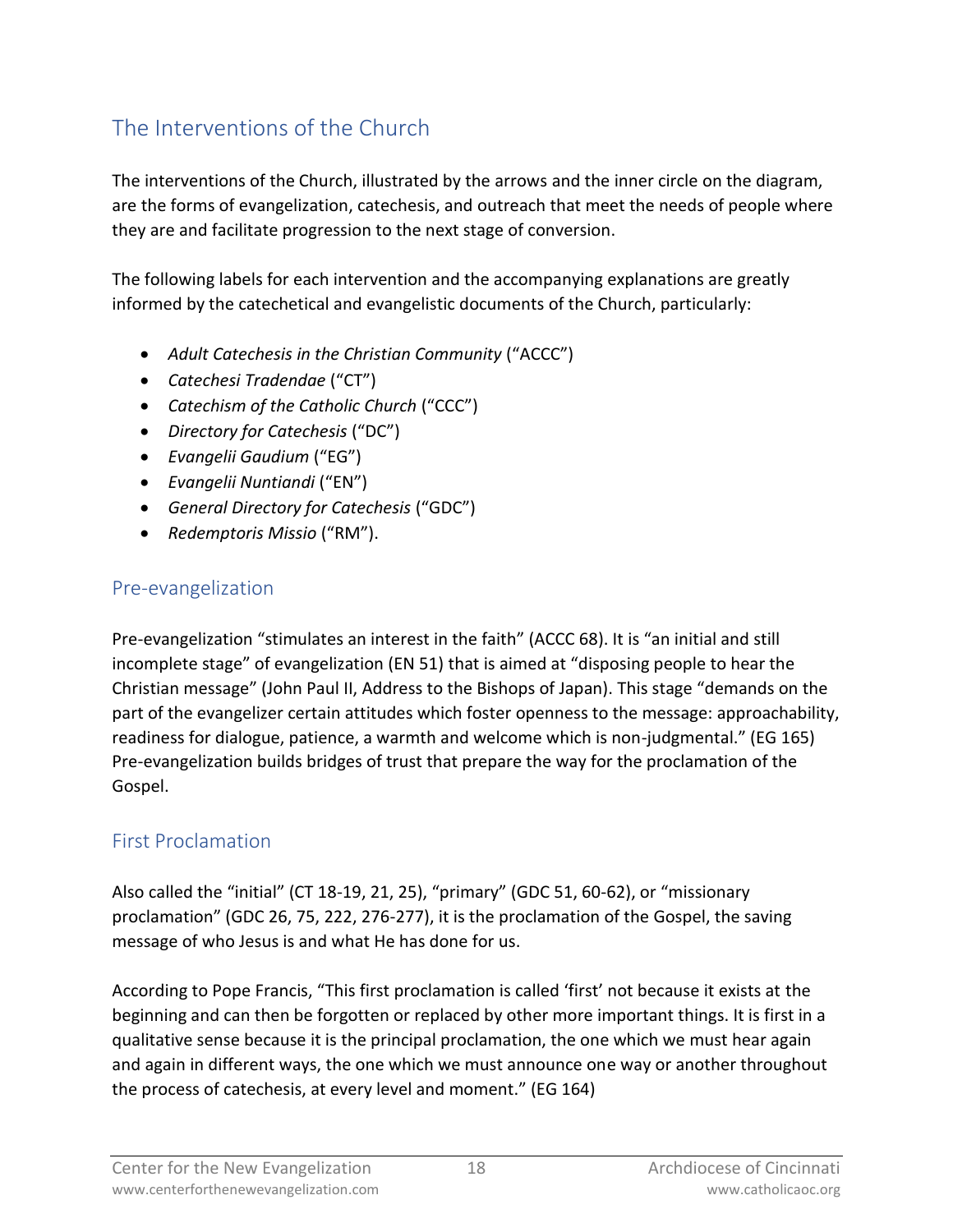### <span id="page-18-0"></span>Initiatory Catechesis

"Initiatory catechesis lays the basis for the Christian life of the followers of Jesus." (GDC 69)

"Being comprehensive and systematic, [it] cannot be reduced to the circumstantial or the occasional. As it is formation for the Christian life it comprises but surpasses mere instruction. Being essential, it looks to what is 'common' for the Christian, without entering into disputed questions nor transforming itself into a form of theological investigation. Finally, being initiatory, it incorporates into the community, which lives, celebrates and bears witness to the faith. It fulfils, at once, initiatory, educational and instructional functions." (GDC 68)

"This stage corresponds to the period of the catechumenate and to that of purification and illumination in the catechumenal program [the RCIA process]." (DC 34) It is the catechesis appropriate for Beginning Disciples (or at least those in Active Seeking).

## <span id="page-18-1"></span>Perfective Catechesis

Perfective catechesis is "a systematic deepening of the Christian message by means of theological instruction, so as truly to educate in the faith, encourage growth in understanding of it and to equip the Christian for giving the reason for his hope in the present world." (GDC 71). In this stage, "The baptized, … assisted by multiple forms of ongoing education in the faith, seek to realize the desire of Christ: 'Be perfect as your heavenly Father is perfect.'" (GDC 56d)

This type of catechesis assists the Growing Disciple in his desire to delve deeper into the mysteries of the faith, the life of prayer, and the Christian community. The *Directory for Catechesis* calls this stage "pastoral action" (35). It corresponds with the Mystagogy stage of the RCIA process.

### <span id="page-18-2"></span>Missionary Initiation

Missionary Initiation is one of the "other fundamental tasks of catechesis" (GDC 86).

"This seeks to equip the disciples of Jesus to be present as Christians in society through their professional, cultural and social lives. It also prepares them to lend their cooperation to the different ecclesial services, according to their proper vocation. This task of evangelization originates, for the lay faithful, in the sacraments of Christian initiation and in the secular character of their vocation." (ibid.)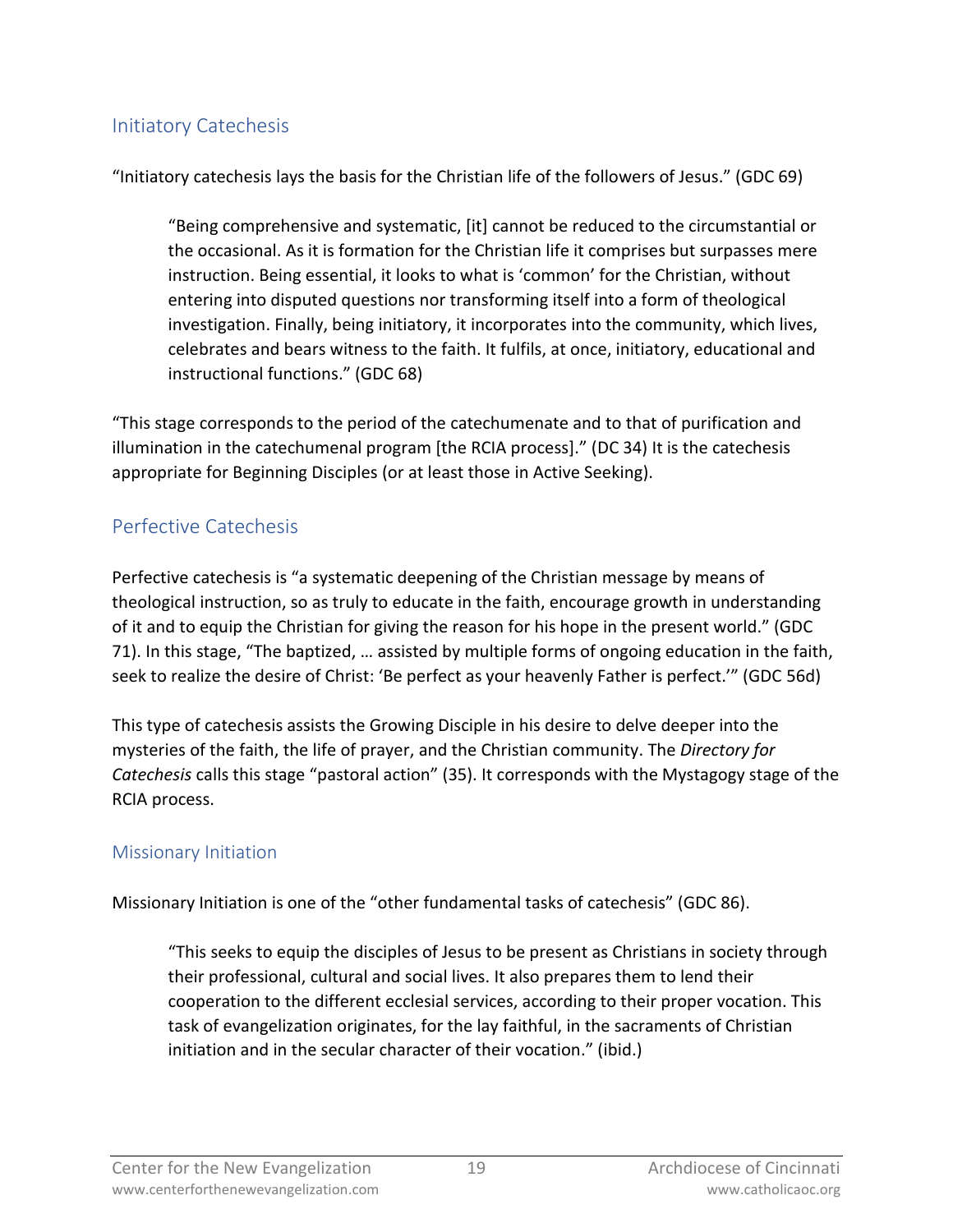Catechesis in this stage "forms believers for mission, accompanying them in the maturation of attitudes of faith and making them aware that they are *missionary disciples*, called to participate actively in the proclamation of the Gospel and to make the Kingdom of God present in the world" (DC 50). When it is done well, "Christians will be eager to bear witness to their faith, to hand it on to their children, to make it known to others, and to serve the human community in every way." (CT 24)

This stage in the Church's catechetical activity should compel a Growing Disciple to the second Decision Point ("Commissioning") and to becoming a Missionary Disciple.

## <span id="page-19-0"></span>Kerygmatic Catechesis

The word *kerygma* comes from the Greek word for "proclamation." It is "simultaneously an act of proclamation and the content of the proclamation itself, which unveils the Gospel and makes it present." (DC 58)

The urgency of this proclamation "brings into focus the need for a catechesis that in a consistent way can be called kerygmatic" (DC 57.). It "can therefore no longer be considered simply the first stage of faith, preliminary to catechesis, but rather the essential dimension of every moment of catechesis." (ibid.)

Since the Gospel has permanent relevance in the lives of all people, as soon as catechesis becomes appropriate along the discipleship path, this catechesis should be kerygmatic.

# <span id="page-19-1"></span>Prayer and Accompaniment through All Stages

No matter where a person is along the discipleship path, there are two constants in our ministry to them: prayer and accompaniment.

Teaching people how to pray is one of the primary tasks of catechesis (cf. DC 79, 86-87). But, not only is prayer something we are constantly teaching, modeling, and making available to experience, but it is also something we constantly do for the people we serve. We pray for them always (and with them and over them as they are ready), and we ensure that other people are praying for them, too.

We also pray about and pray for our ministry efforts. In prayer, we discern if a particular initiative is what God wants. We pray that it will bear fruit. Within the context of prayer, we discern the initiative's strengths and weaknesses. "When catechesis is permeated by a climate of prayer, the assimilation of the entire Christian life reaches its summit." (GDC 85)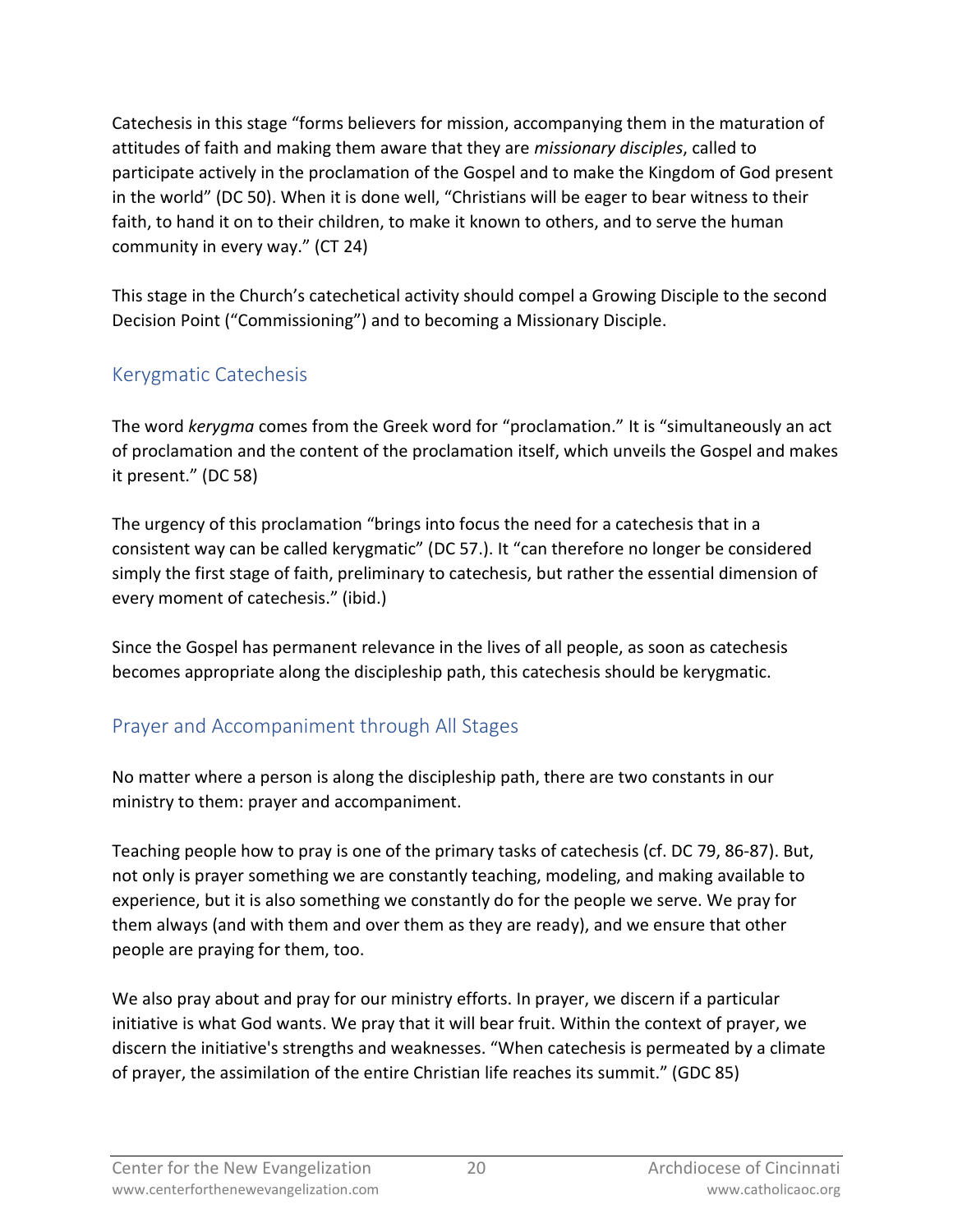As for accompaniment, it is vital to the task of creating disciples:

"The present understanding of the formative dynamics of the person requires that intimate communion with Christ, already indicated in the existing Magisterium as the ultimate end of the catechetical initiative, should not only be identified as a goal but also brought about through a process of accompaniment." (DC 3)

"The Church feels the duty of forming its catechists in the art of personal accompaniment, both by proposing to them the experience of being accompanied in order to grow in discipleship, and by enabling them and sending them to accompany their brothers." (DC 135c)

In other words, evangelization moves at the speed of relationship.

This is why an inner ring of prayer and accompaniment connects all the stages or "thresholds" of the discipleship path.

# <span id="page-20-0"></span>Contact Us

For more information on the Process of Evangelization and Discipleship Diagram and how to implement it in your ministry context, please contact one of the following teams:

For **parish ministry**, please contact the Parish Evangelization Team in the Center for the New Evangelization:

- Christen Aquino, Managing Director of Parish Evangelization: [caquino@catholicaoc.org](mailto:caquino@catholicaoc.org)
- Denise Austing, Administrative Assistant: [dausting@catholicaoc.org](mailto:dausting@catholicaoc.org)
- Nicholas Hardesty, Associate Director of Adult Evangelization and RCIA: [nhardesty@catholicaoc.org](mailto:nhardesty@catholicaoc.org)
- Becky Hensler, Associate Director of Youth Evangelization (K-6) and Whole Family Catechesis: [bhensler@catholicaoc.org](mailto:bhensler@catholicaoc.org)
- Shane Legg, Associate Director of Youth Evangelization (7-12): [slegg@catholicaoc.org](mailto:slegg@catholicaoc.org)

For **college and young adult ministry**, please contact the Young Adult Evangelization Team in the Center for the New Evangelization:

- Wayne Topp, Managing Director of College and Young Adult Evangelization: [wtopp@catholicaoc.org](mailto:wtopp@catholicaoc.org)
- Paco Patag, Associate Director of Young Adult Evangelization: [ppatag@catholicaoc.org](mailto:ppatag@catholicaoc.org)